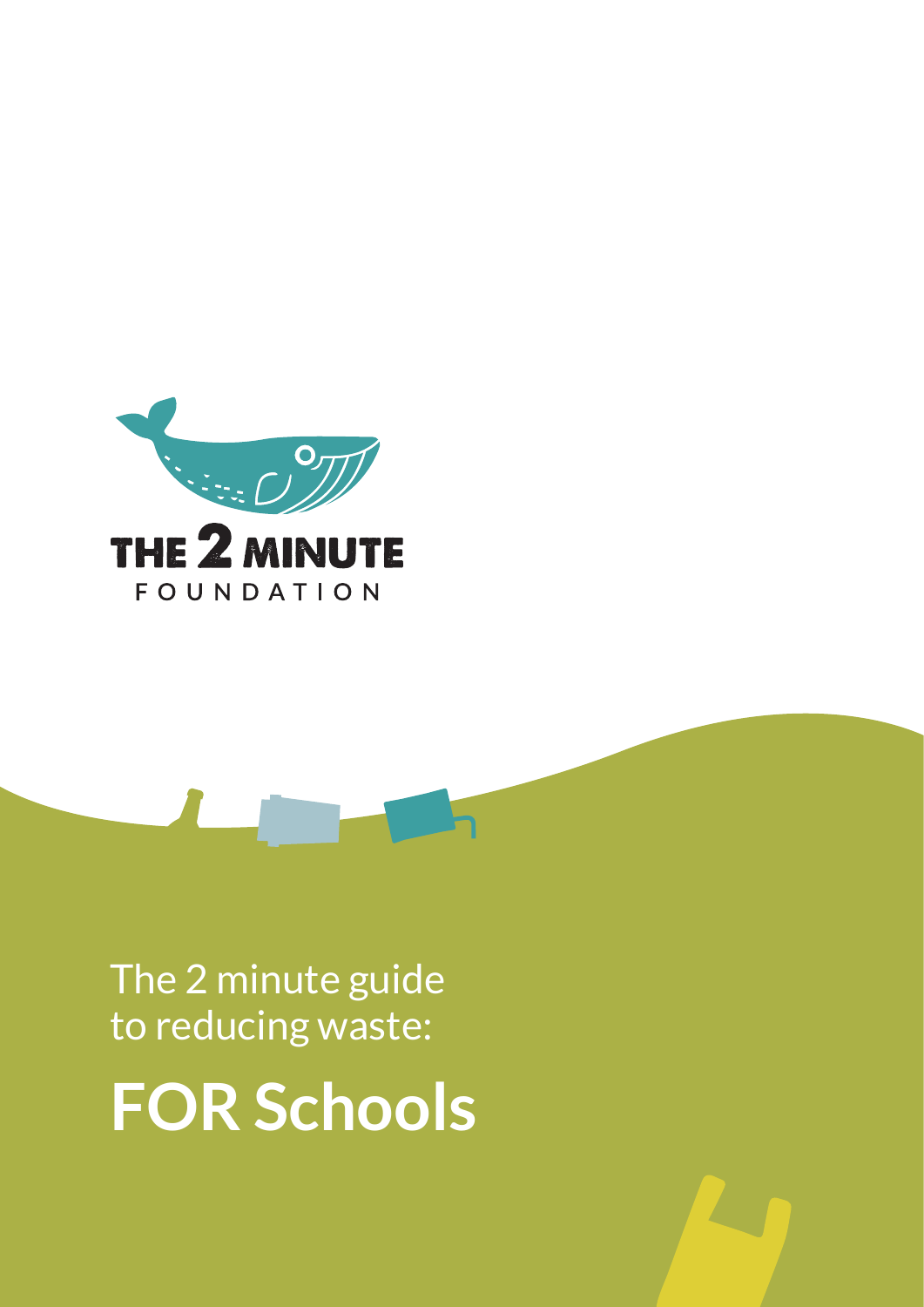

# **THE 2 MINUTE GUIDE TO REDUCING WASTE**

**Picking up plastic litter is fantastic work. It stops it from entering or re-entering the oceans, takes it out of harm's way, stops it from breaking down into microplastics and becoming toxic.**

**But preventing it in the first place is better.**

# **As an individual you have the power to make changes, to make your voice heard and to influence others. And it all starts with 2 minutes.**

My name is Claire, environmentalist, teacher and ocean activist and I'm here to help you and your school operate in a more earth conscious way. What we have below is a little taste of a few of the things you can accomplish with a little bit of creativity, a lot of drive, and some good old fashioned grafting.

A school has many outlets and pressure points when it comes to waste, and its important to realise that we aren't just talking about plastic in many cases. A recent study across the UK showed that the 2 main sources of school waste were food waste, and paper & card, both of which are as unnecessary and easy to address as the single use plastics problem. So lets dive in!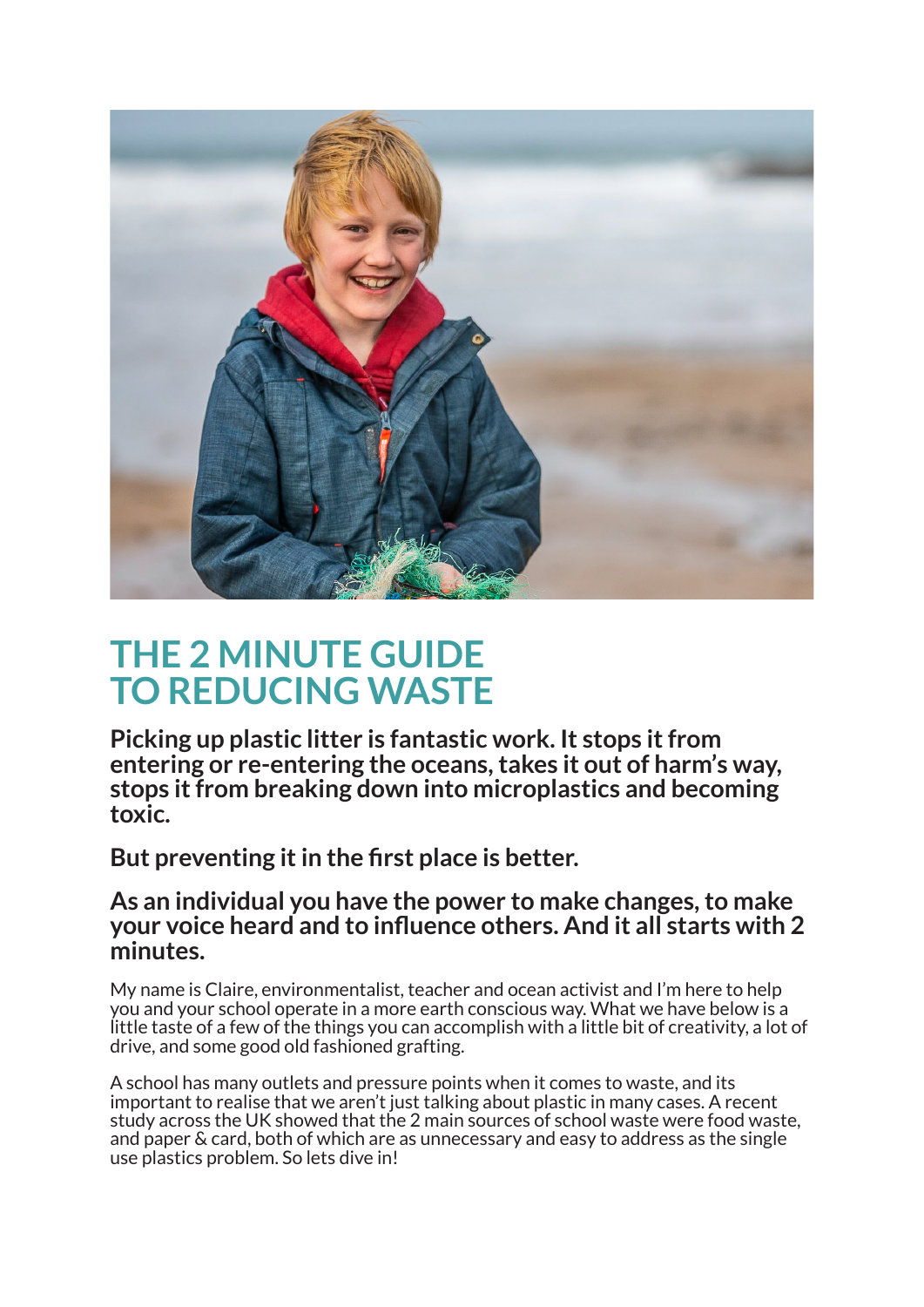# **WHOLE SCHOOL CHANGES**

**UNDERSTANDING WHERE YOUR WASTE IS:** How can you make positive changes if you don't know where your problems lie? To help you do this:

**1. APPOINT A GREEN TEAM:** If you are serious about reducing your waste you may find resistance among employees or with the students. Getting buy in will be vital. A Green Team may help to persuade everybody that changes are for the greater good, even if they aren't 'how things are done' right now. Aim to have a mix of SLT, teachers, support staff, and a range of students from different year groups

**2. UNDERTAKE A PLASTIC AND GREEN AUDIT:** Look at the areas of the school where you use plastic, receive plastic from suppliers, dispose of plastic, or use and dispose of it internally. Look at packaging, your offices, the classrooms, the canteen and anywhere the business is likely to come into contact with plastic. Get to know your waste – how much do you pay for it to be collected? What happens to it once its picked up? How many tonnes do you create each year?

**HOLD FREQUENT ASSEMBLIES:** People protect what they love. Its as simple as that. Give everybody a reason to make changes, teach them about the plastic crisis, show them what their efforts can do to have a positive impact on their environment.

**ENCOURAGE REUSABLE BOTTLES:** In the UK 7.7 billion plastic water bottles are used each year, with the average person in the UK now using 150 plastic water bottles every year – that's more than 3 a week! Make it a rule that all staff and students need to bring in a reusable bottle every day, as a part of their essential equipment. Pencil case? Check. P.E Kit? Check. Reusable bottle? Check.

**INSTALL WATER FOUNTAINS:** Does your school have a water fountain where you can fill your water bottle? If not, get some! Place them in the most sensible areas – in the school canteen, the outdoor areas, the reception and so on.

**SET UP RECYCLING POINTS:** Now, we know there is no way to eliminate all the plastic in a school, so the most important thing is to have a plan for what happens to the stuff still being used. This wont work if there is only one recycling area in the school – they need to be placed everywhere to ensure they are used. Once you've completed your audit, see what areas require what recycling points, and customise them accordingly. The Food Tech rooms are likely to need more plastic pots and tray recycling than the maths area, for example! Make sure each recycling bin is clearly labelled so there is no confusion from staff or students.

**SIGN UP FOR SPECIFIC RECYCLING SCHEMES:** these really do exist, and most school are eligible to be a community recycling point. First, speak to your waste contractor and see what options they have for recycling, and then check out Terracycle www.terracycle.co.uk for some other options:

- **OLD SCHOOL PENS:** Start a school bag pen amnesty! Ask all your friends to empty their bags, collect up their old pens and send them to Bic via Terracycle who will recycle them for you. AND you can earn points (and money) for your school the more you collect.
- **CRISP PACKETS:** They are difficult to recycle and only a few places will take them. Kids can collect their crisp packets and set up a crisp packet recycling point. Send them off to be recycled. Get points for your school. Kaboom! No more waste. Find out more at https://www.walkers.co.uk/recycle , or check out the Terracycle program.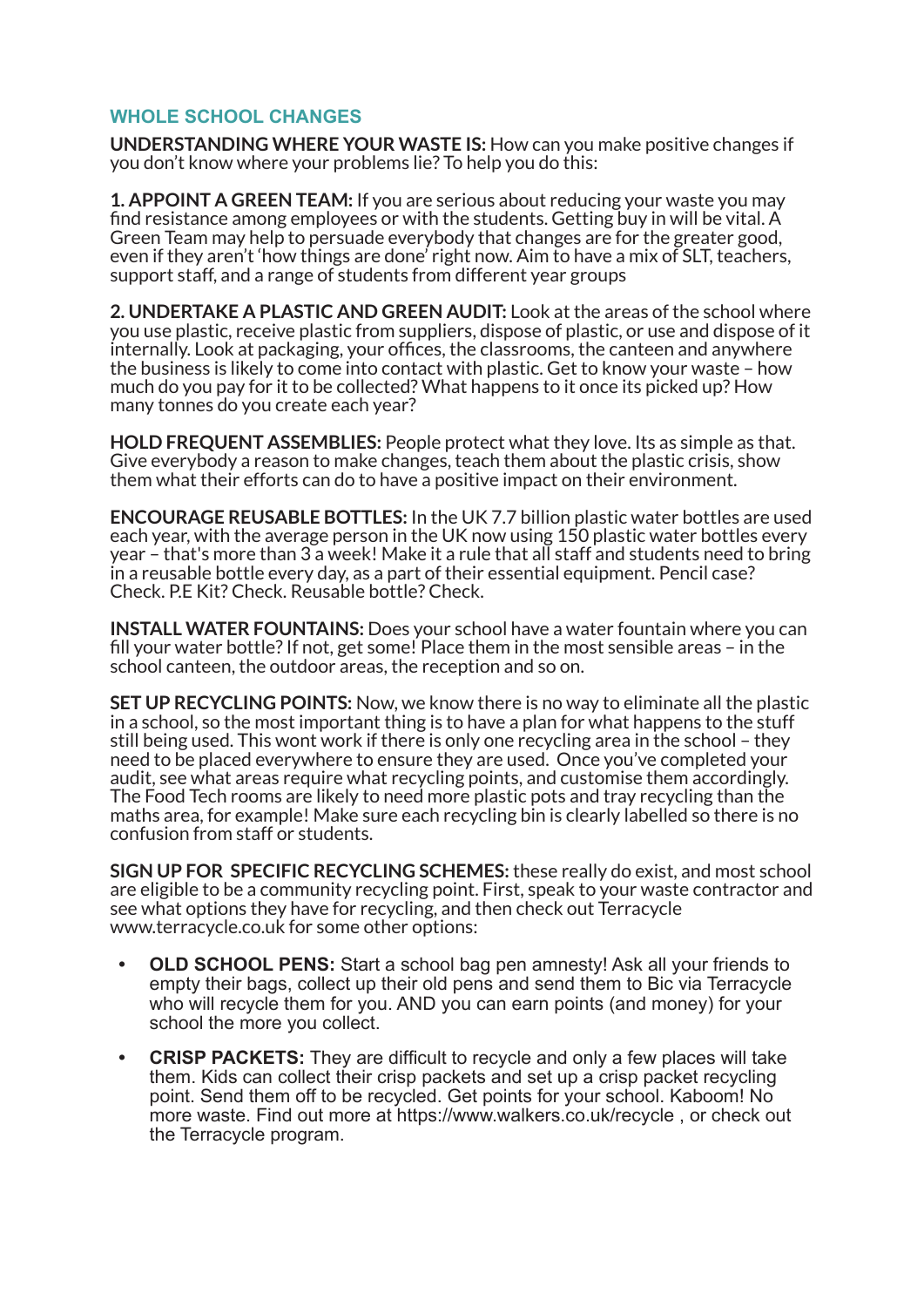**CONSIDER BEFORE YOU PICK UP A PEN:** Ballpoint pens are clean and convenient. However, it is still possible to buy refillable ballpoint pens. Even though they still contain plastic components, by using them you'll still stop plastic single use pens like throwaway biros from going to landfill or the ocean.

Buying a fountain pen will save even more plastic, especially when you refill it from an ink bottle rather than use cartridges. And they are lovely to use. As is the good old fashioned pencil! Perfect for jotting down the odd note here or there. Also think about colouring pens – are they really necessary? Would a colouring pencil be a suitable alternative for the task you are doing?

**AVOID UNNECESARY PRINTING:** It's not plastic, but its still wasteful. Think twice! If printing is needed, make it standard that as default the printer is set to black and white, and double sided. And if you haven't signed up for a printer ink refil scheme, then jump on it!

**ENCOURAGE LUNCHTIME LITTERPICKS:** Traditionally, these were seen as a punishment. A way to spend a detention, or undertake community service. Not anymore! Make them a good thing, a way for students to get some kind of reward – perhaps their name on a wall of Eco Heros? Or make it mandatory; every class is responsible for a cleanup once a month and change the culture around it – it can be fun, meditative, and so good for the planet. And lets face it, its everyone's responsibility.

# **THE CANTEEN AND LUNCHTIMES**

# **LOOK AT WHAT YOU ARE SELLING:**

- **DRINKS:** as we discussed above, plastic bottles are a huge problem. Consider switching all the bottled drinks to cans (far easier to recycle), or even better provide cups and jugs of juice/squash. Cartons are no better, and often come with unnecessary straws so try to avoid those too.
- **SANDWICHES**: are these in plastic sandwich boxes? Wrapped in clingfilm? Consider other options, perhaps wrap in foil, or in paper bags instead.
- **CRISPS AND SWEETS:** Packets are, in general, unrecyclable. If your school wants to provide a selection of sweet treats, look for chocolate and sweets that are wrapped in foil and paper or put together a traditional sweet shop style pick 'n' mix in paper bags.
- **CAKES/DESSERTS:** even freshly made ones often get portioned and packaged into plastic wrappers. Is that necessary?

If your school has vending machines, all of the above points apply to that too!

#### **SWAP OUT SOME OF THE WORST OFFENDERS:**

- Plastic cutlery is so last decade. How hard is it really to provide real' cutlery and wash it up?
- Paper straws are easy to source, affordable and way better for the planet. **Winner**
- Sauce sachets may be convenient but they are pretty terrible when it comes to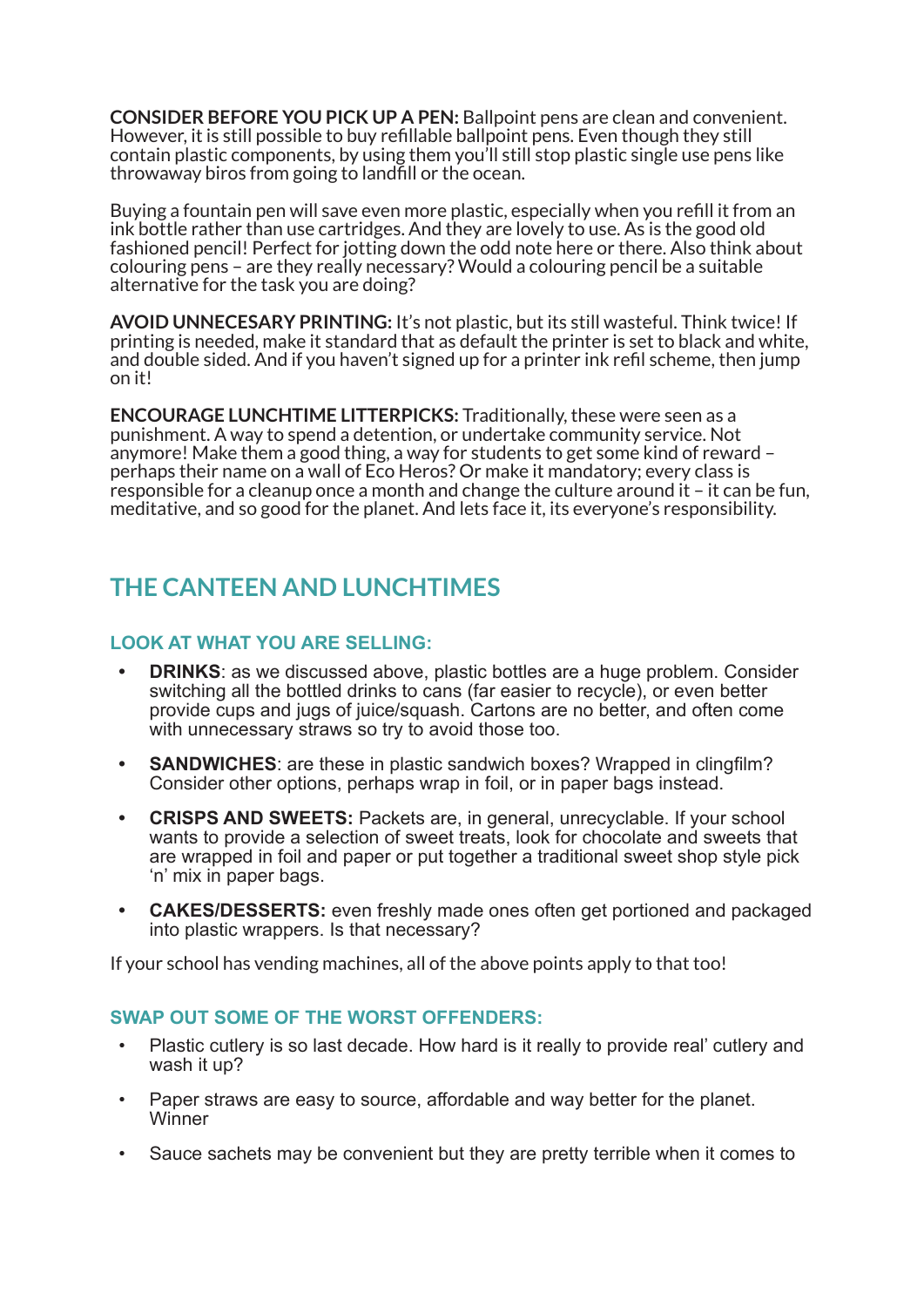disposal. They are used for, what, 3 seconds and then thrown away? What a waste! Consider what other options would work in your canteen – perhaps a big 5 liter pump action sauce station near the tills?

**POSITIVE REINFORCEMENT and REWARD:** this is such a winner, and you can go as big or small as you think appropriate. It could be as simple as praising a student for a sustainable lunch (do you give out reward points in your school? Perfect), or implementing a plastic tax on the school lunches – charge an extra 10p for any item that contains a disposable item. Make this work for you, but keep it easy to manage for both the staff and students.

**PACKED LUNCH:** encourage plastic free lunches, or go as far 'banning' certain items.

**LOOK AT WHAT YOU ARE BUYING:** we know that cooking up a storm for hundreds of hungry kids isn't easy. But these days, its becoming more and more easy to swap out the plastics lurking in your kitchen supplies!

- Buying things in the biggest quantities (for example pasta, rice, oats etc) will end up with less plastic overall
- Does your oil get taken away in old metal drums? If not, why not? Look into it!
- Can any of your suppliers help with your aim to be plastic-clever? Perhaps they can take away spare packaging and reuse it – you don't know if you don't ask.
- Do you use clingfilm? Could you use foil, or better yet reusable tupperwares or pots instead?

**SET UP A RECYCLING POINT:** Do you have a recycling point in the kitchens for everything that needs it?

**CONSIDER COMPOSTING:** What happens to the leftover food? Most schools have their food waste collected by their waste contractor, but have you considered creating a compost area? It's a great learning tool, as well being a super earth-friendly way of using uneaten food. While we are on this note, it's a great opportunity to look at the quantities that you are ordering and creating – if you've got lots of leftovers and waste, every week, then dial back a little and work with your suppliers to find quantities that work for you.

#### **LESSONS, HOMEWORK AND EXTRA-CURRICULAR ACTIVITIES**

**USE THE WASTE!:** Can you bring waste into your lessons? Make beeswax wraps (which can then be used in lunchboxes), cook using leftover canteen food, grow a herb garden using the compost heap.

**AVOID LAMINATING:** Everybody loves a beautifully laminated notice. They are clean, effective and long lasting. But they are plastic! Think it through, and avoid it if you can.

**SELLOTAPE:** its plastic, and completely un-recyclable. Could you use glue, staples, or paperclips instead?

**PENS/PENCILS:** Consider the activity. Does it need to be a pen? Or would crayons or pencils do the same job?

**THINK ABOUT THE RESOURCES:** Think about what handouts or resources you need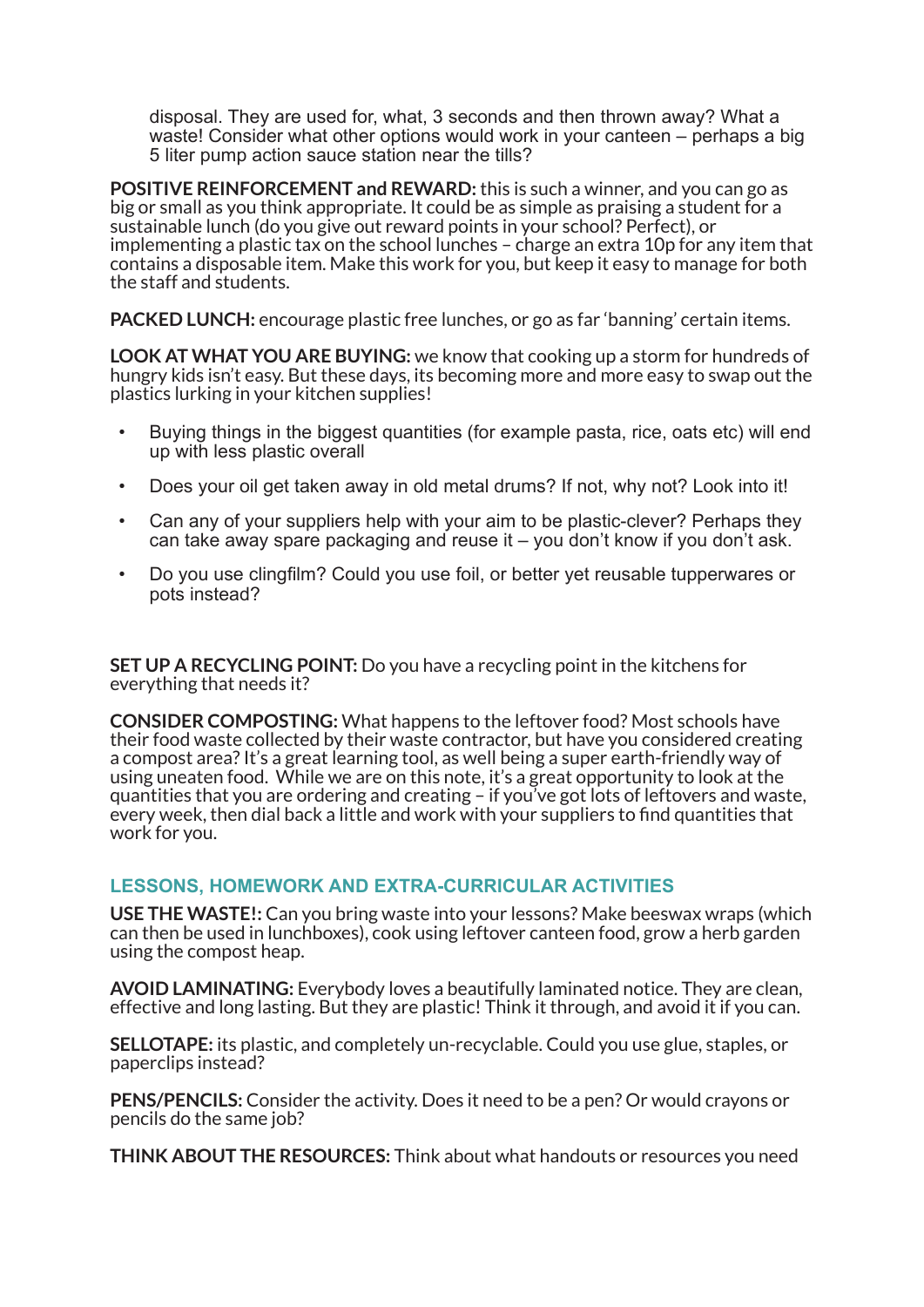for your lessons or afterschool activities. And then really think about it. Does every student need a worksheet? Could they have 1 between two? Or could it even be projected onto a screen instead? This might not avoid much plastic, but it definitely helps with paper use and changing peoples mindsets from disposable to sustainable. Do you need any equipment or materials that could be sourced from the students home waste?

**WHAT'S THE HOMEWORK?:** Are the students being asked to print out work? Consider whether they could email it to you instead. Perhaps instead of creating a hand-drawn poster, they could give a verbal presentation instead, or make up a poem.

# **STAFF BEHAVIOUS**

**IN THE STAFF ROOM:** START WITH THE EASY WINS: If you set targets that are hard to achieve you may come up against resistance, especially if it costs money or puts people out. So choose the easy wins to start with. If they save money, all the better.

- Make a big statement to your staff: buy them all a coffee mug and ask them not to bring takeaway cups into the school.
- Replace plastic throwaway cups with glasses and mugs
- Are you using plastic-free tea bags? Double check
- Sugar sachets contain plastic lining and cant be recycled. Go for bowls of sugar with spoons in, or even better grab some retro sugar shakers!
- Replace washing up utensils with non-plastic alternatives
- Filter tap water and remove the water cooler
- Consider buying milk in bulk rather than in small cartons
- Start a recycling policy for as many items as you can recycle: paper, CDs, batteries, plastics, business cards, pens. Check out the Terracycle website for some ideas
- Rethink the stationery cupboards and use cardboard, recycled paper, nonplastic card and business cards.
- Go bin free... you can do it!
- In the bathroom, use dryers instead of towels

**LIMIT YOUR PHOTOCOPYING:** much like printing, just consider whether it's really necessary. And if it is, aim for double sided.

**USING MASS EMAILS:** did you know that 'reply to all' uses way more energy than a simply 'reply'? Mind blown!

**KEEP COMMUNICATING:** We know that most staff notices are disseminated through email these days, but there's always one or two that get printed out on mass and handed out to teachers to read out in the mornings. What a waste! Stick to emails or better yet – communicate all your notices verbally during the morning briefings. Similarly, if you need to communicate with parents try to use email or the good old phone call instead of sending letter homes with the kids. There's always one or two that go missing that way anyway!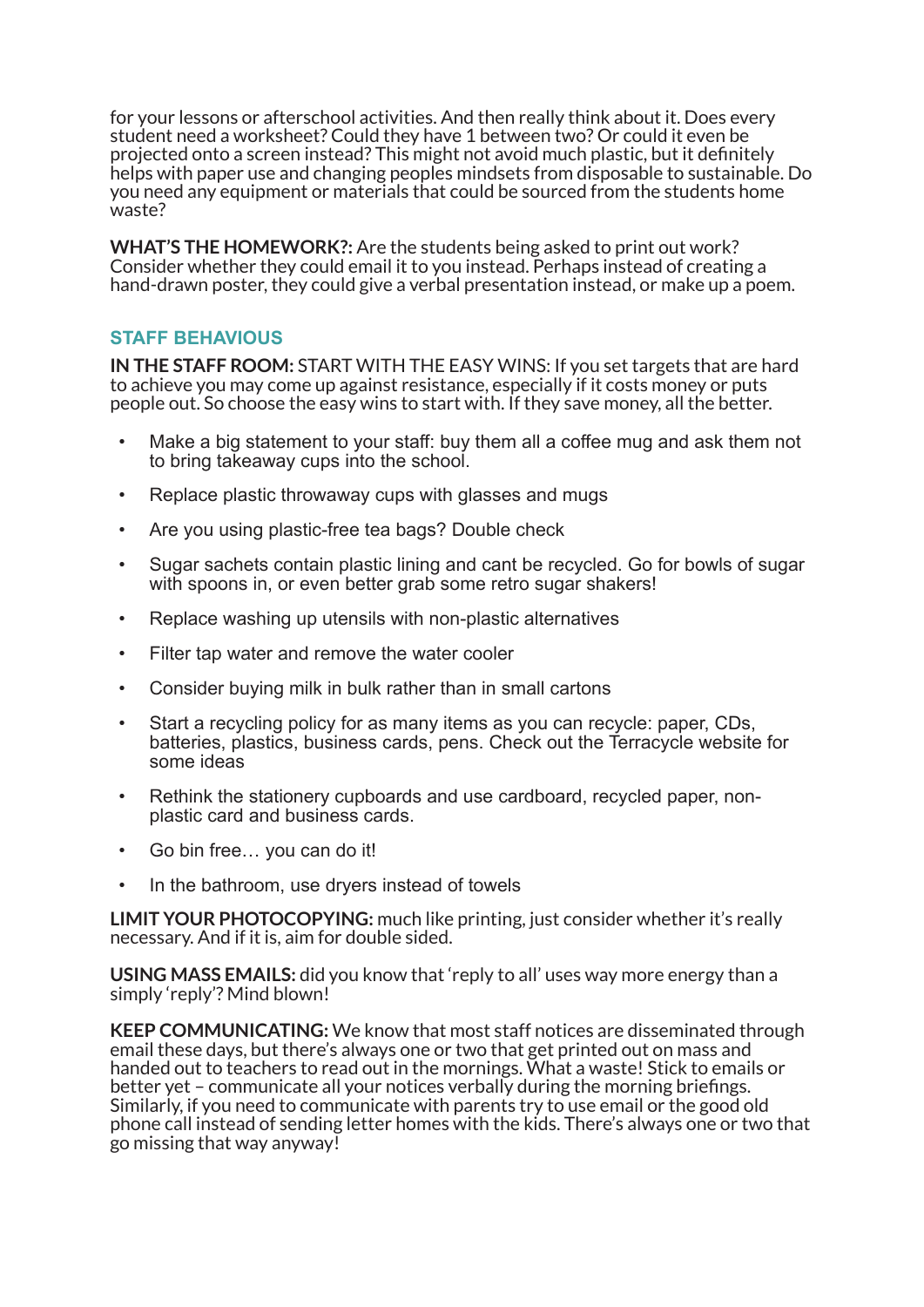# **IN-SCHOOL EVENTS**

**BYOE:** If you've got a parents evening, prospective students day, student performance or anything else, take a stand against disposables. Make it clear to any visitors that the school will happily be providing the drinks and snacks, but they are responsible for the rest – Bring Your Own Everything.

If this is a step too far, just make sure your aren't serving up coffee and cakes on paper plates, with non-reusable cups.

**ENCOURAGE DOGGY BAGS:** there's always bits leftover, and the staff can only have so much cake the next day. Encourage the students to take parcels of food home (wrapped in tinfoil of course), and extend this offer to the visitors if there really is a lot!

#### **MANAGEMENT**

**SEEK OUT THE ALTERNATIVE:** Look at the plastic that's used and seek out an alternative. Do they exist? How much do they cost? Are they practical? It may not be viable to change everything at once, but knowing the possibilities and their costs will inform you going forward.

**GET BUY IN FROM THE GOVENORS:** The govenors will need to support your work to remove plastics. Once you have successfully introduced easy wins, offer them projects that will save money or time. Consider offsetting one project against another if there is a cost involved. Think holistically across the whole school, based on your audit.

- Can you, for example, bail up or process your incoming cardboard and reuse it as packaging filler, instead of paying to have it taken away as trade waste?
- Will solar panels save money?
- Will changing energy suppliers to green companies save money?

**INCOMING PLASTIC:** Can you talk to suppliers about reducing their plastic in your deliveries? Can you persuade them to reduce their use by implementing a delivery policy that specifically aims to avoid plastic? The less that comes into your business, the less you have to pay for disposal.

Also check that plastic used can be recycled (SEE ABOVE). If it cannot because it's of no value or is a new plastic, ask your suppliers to seek alternatives that can be put into current streams. Don't produce new waste streams out of apparently 'green' plastic alternatives.

- Talk to suppliers
- Implement a delivery policy among suppliers
- If suppliers can't or won't change, change suppliers
- Accept recyclable packaging materials only

**CHOOSE YOUR UNIFORM CAREFULLY:** Some fabrics are sustainable. Others contain 100% plastic and shed this into the water systems after every wash. Speak to your suppliers about your needs and see what they can offer you.

**UNIFORM SWAPS:** Kids grow, a lot, and uniform can be costly – especially if you've made the bold choice to go for a better quality, longer lasting garment. Hold twice-ayear uniform swaps and encourage parents to come along!